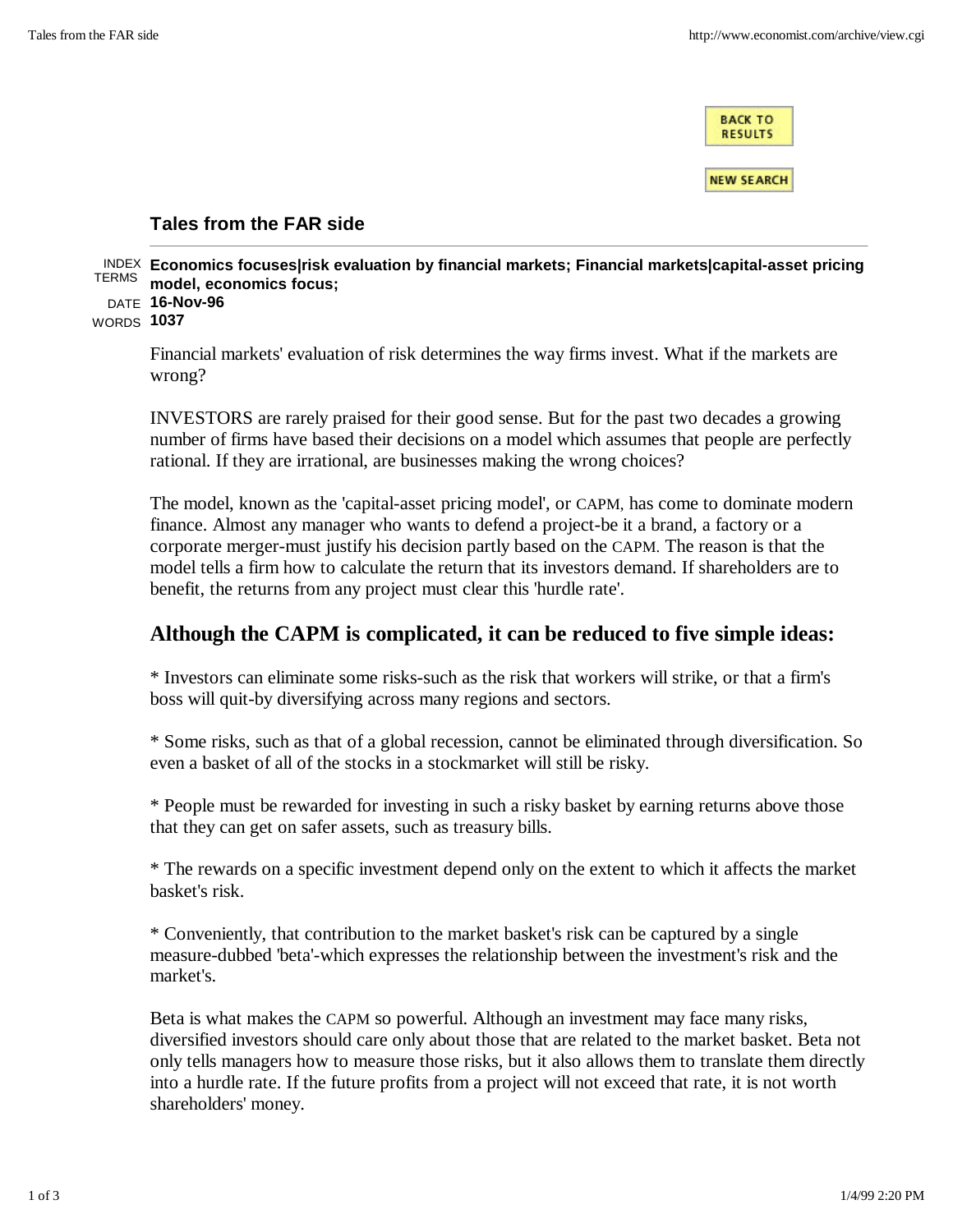The diagram shows how the CAPM works. Safe investments, such as treasury bills, have a beta of zero. Riskier investments should earn a premium over the risk-free rate which increases with beta. Those whose risks roughly match the market's have a beta of one, by definition, and should earn the market return.

So suppose that a firm is considering two projects, A and B. Project A has a beta of  $1/2$ : when the market rises or falls by 10%, its returns tend to rise or fall by 5%. So its risk premium is only half that of the market. Project B's risk premium is twice that of the market, so it must earn a higher return to justify the expenditure. Every week, around the world, factories are closed, people sacked and new products launched using this kind of reasoning.

## **Never knowingly underpriced**

But there is one small problem with the CAPM: it doesn't work. Financial economists have found that beta is not much use for explaining changes in firms' share prices. Worse, there appears to be another measure which explains these changes quite well.

That measure is the ratio of a firm's book value (the value of its assets at the time they entered the balance sheet) to its market value. Several studies have found that, on average, companies that have high book-to-market ratios tend to earn excess returns over long periods, even after adjusting for the risks that are associated with beta.

The discovery of this book-to-market effect has sparked a fierce debate among financial economists. All of them agree that some risks ought to carry greater rewards. But they are now deeply divided over how risk should be measured. Some argue that since investors are rational, the book-to-market effect must be capturing an extra risk factor. They conclude, therefore, that managers should incorporate the book-to-market effect into their hurdle rates. They have labelled this alternative hurdle rate the 'new estimator of expected return', or NEER.

Other financial economists, however, dispute this approach. Since there is no obvious extra risk associated with a high book-to-market ratio, they say, investors must be mistaken. Put simply, they are underpricing high book-to-market stocks, causing them to earn abnormally high returns. If managers of such firms try to exceed those inflated hurdle rates, they will forgo many profitable investments. With economists now at odds, what is a conscientious manager to do?

In a new paper\*, Jeremy Stein, an economist at the Massachusetts Institute of Technology's business school, offers a paradoxical answer. If investors are rational, then beta cannot be the only measure of risk, so managers should stop using it. Conversely, if investors are irrational, then beta is still the right measure in many cases. Mr Stein argues that if beta captures an asset's fundamental risk-that is, its contribution to the market basket's risk-then it will often make sense for managers to pay attention to it, even if investors are somehow failing to.

Often, but not always. At the heart of Mr Stein's argument lies a crucial distinction-that between (a) boosting a firm's long-term value and (b) trying to raise its share price. If investors are rational, these are the same thing: any decision that raises long-term value will instantly increase the share price as well. But if investors are making predictable mistakes, a manager must choose.

For instance, if he wants to increase today's share price-perhaps because he wants to sell his shares, or to fend off a takeover attempt-he must usually stick with the NEER approach,